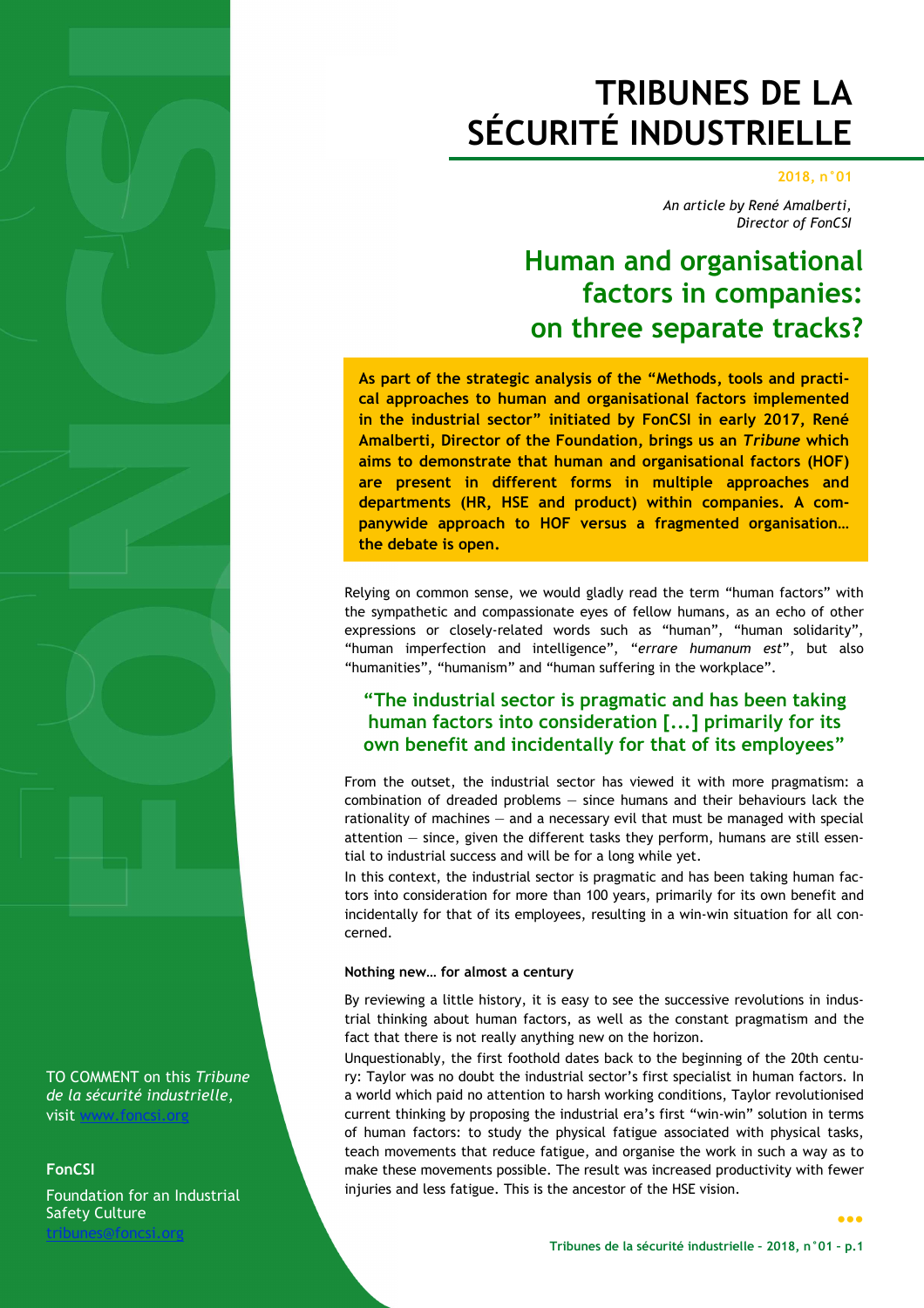The second significant event dates back to the period between 1915 and 1920, namely the emergence of selection and training. These methods were inspired by the dubious rise in the USA of the eugenics of racial differences. Simplistic at first and used to mass-train the military, they centred on manual skills gathered through selective immigration. Then, selection and training became more sophisticated, more scientific, and invaded all spheres of the human factor, particularly the professional skills sphere from the 1950s onwards.

The third significant event dates back to the end of the 1930s, when Elton Mayo developed two major concepts in human factors on productivity. These completed Taylor's ideas at that time:

- The importance of conditions at the work station (lighting, accessibility, tools, etc.);
- And the importance of employee motivation and recognition (Hawthorne effect).

The fourth and final significant event began, in the USA, with the construction of combat planes in the 1940s, and influenced ergonomic design and the prevention of human errors.

With these four pillars – worker protection for optimised production, professional skills and selection, the social organisation of work, and ergonomic product design — practically everything had already been said in the 1950s about the importance of human factors for industrial productivity.

All the industrial sector needed now was a fifth pillar: the one that is most dreaded and seen as a lot less rational, connected with human moods and emotions, medical frailty and the ensuing absenteeism, group effects, the corporatist dimension of employees, and power struggles.

#### **Balkanised human and organisational factors**

Since the 1950s, the details of the contents of each of the five pillars have altered a lot as a result of changes in scale, times and technologies: work which has become more intel-

## **"This distribution of power has fragmented or "balkanised" HOF in different departments within the company which are often in competition with each other when it comes to resources and objectives"**

lectual than physical, the gradual incompatibility of the Taylorian model, the computer revolution and facilities controlled via intermediary artefacts, everincreasing requirements from regulatory authorities, new social organisations in companies, globalisation, contracting, subsidiaries, size, and global consequences of industries and their risks (nuclear, chemical, transport).

But essentially, these five pillars of human factors have not changed in the last decades. The macro-content of what we call human and organisational factors (HOF) is still the same.

What has changed significantly, however, is the distribution, within the company, of the internal power associated with these five pillars of HOF, as awareness of their importance has grown. This distribution of power has fragmented or "balkanised" HOF in different departments within the company which are often in competition with each other when it comes to resources and objectives:

1) HR has the power associated with selection, personnel recruitment, the social climate and skills;

TO COMMENT on this *Tribune de la sécurité industrielle*, visit www.foncsi.o

#### **FonCSI**

Foundation for an Industrial Safety Culture

tribunes@foncsi.org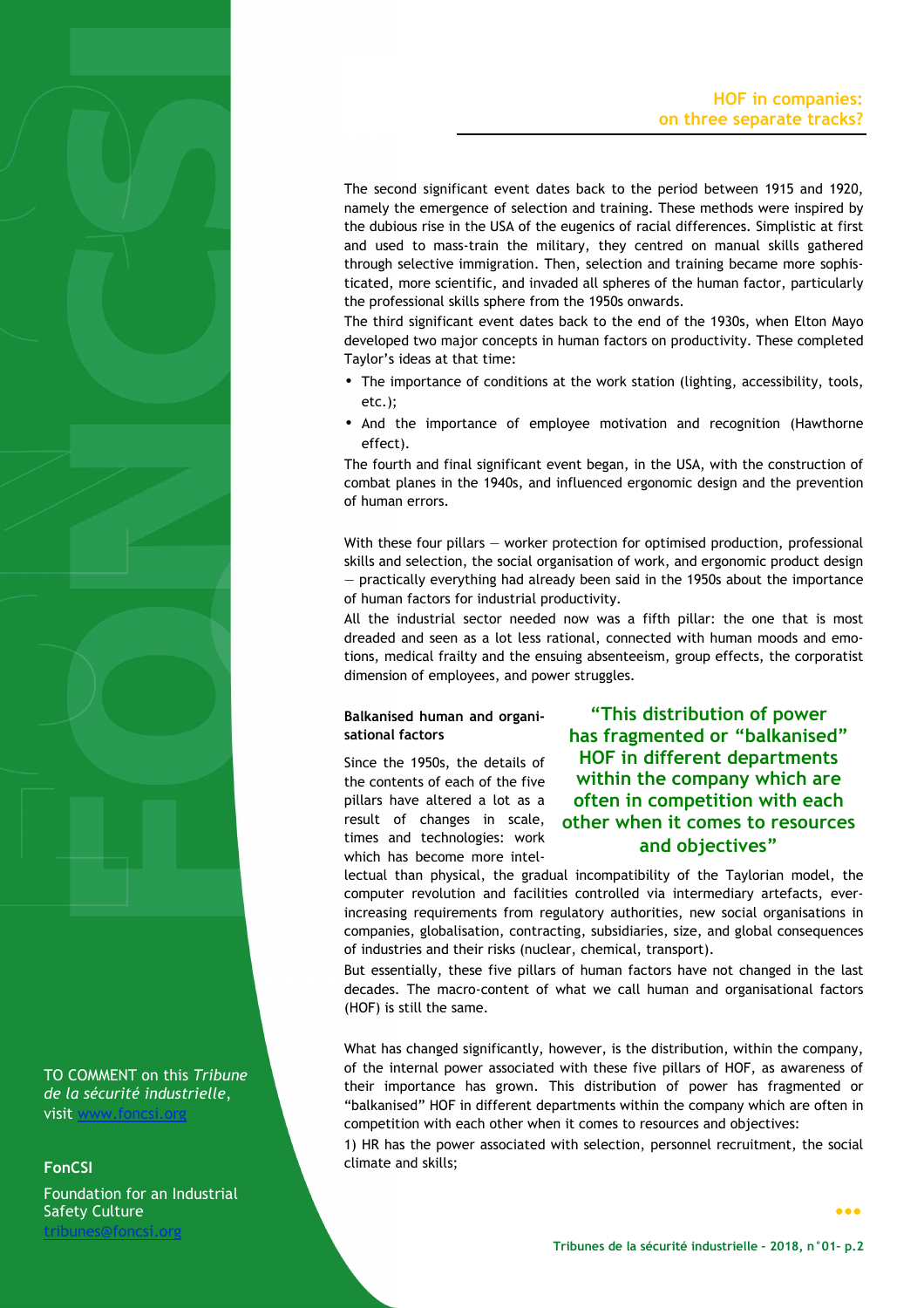2) production has the power associated with optimising the quality of the products or services;

3) and HSE holds sway over safety, human errors, accidents resulting in personal injury, and accidents affecting facilities.

This fragmentation into three separate tracks, three departments  $-$  HR, HSE and product — reflects the importance of HOF, but it also suggests the loss of a unique, systemic vision and coherence in this area, the loss of unified skill and a single organisational structure.

Yet, in a context where industrial reorganisations are increasingly common, the challenge of executive committees is to initiate a general, companywide approach with HOF values that are shared by all divisions. For this, the fragmented departments with power over HOF must go back to sharing a unique and coherent vision.

This sharp-end reality where the fragmentation and corporate values of HOF are in opposition is symptomatic of the recurring difficulties in this area.

## **"Do not look for a single network of HOF resources in large companies. Look for several."**

#### **What is the impact on the organisation of HOF in companies?**

Do not look for a single network of HOF resources in large companies. Look for several. That is essential in order to analyse the subject correctly.

The three departments  $-$  HR, HSE and product  $-$  each have their own organisations and resources dedicated to HOF, and their positioning of these specialised resources can be centralised (often the case in HR) or distributed (often in HSE). The departments operate completely independently of one another and do not consult each other at all.

The HR function needs agents who can work with the other departments to identify recruitment and training requirements. In most cases, these HR representatives are not scattered across the network; rather, they remain attached to the central unit and each have an area of responsibility. It is worth noting that in very large companies the HR department is not responsible for all training; rather, training is divided into many branches, particularly as regards the technical fields and HSE. But HR is responsible for the overall coherence, as well as the registration process, funding and, ultimately, ensuring use of the training for career development.

The product and production function generally has a different vision, with specialised teams providing distributed support in design, sales follow-up, and copartnership with customers (participatory ergonomics).

The HSE function most often relies on a centralised corporate structure, with intermediaries at the different production sites or in the various subsidiaries.

> **"HOF can indeed be defined as work analysis to achieve transformation, with more comfort, more safety, and more efficiency"**

TO COMMENT on this *Tribune de la sécurité industrielle*, visit www.foncsi

#### **FonCSI**

Foundation for an Industrial Safety Culture

tribunes@foncsi.org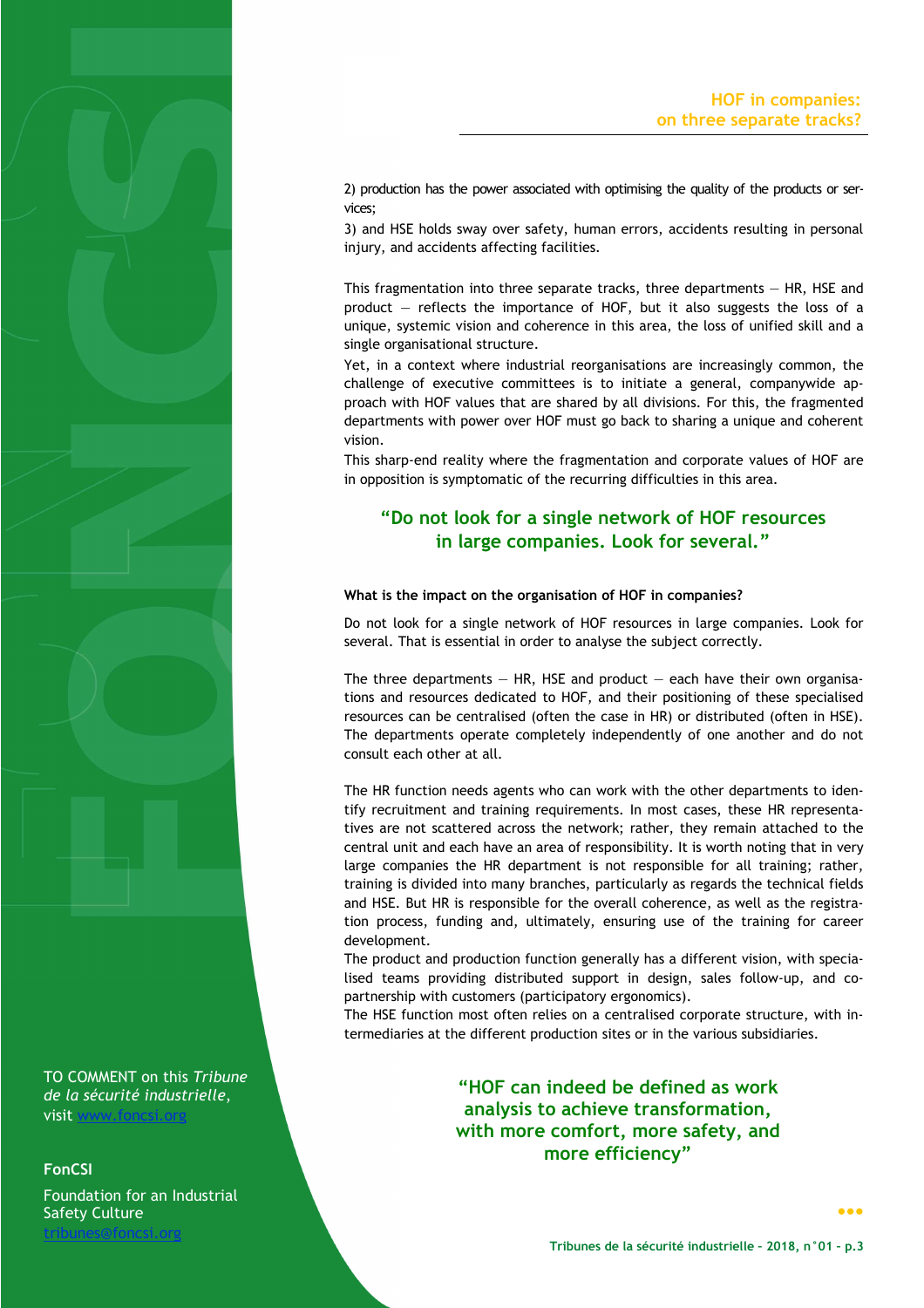#### **HOF ethics under debate**

But irrespective of the department  $-$  HR, HSE and product  $-$ , the distributed or centralised macro-organisation structure does not fully sum up the debate over the difficult positioning of HOF specialists: management intermediaries versus a greater or lesser degree of autonomy, and recurring ethical issues, particularly as they are caught between defending the workers and protecting the interests of the company.

HOF can indeed be defined as work analysis to achieve transformation, with more comfort, more safety, and more efficiency.

But beyond the general idea, the devil arrives swiftly in the detail: who benefits from HOF-related initiatives? Who benefits from the analysis of a situation to improve and transform it? Is it those who ordered the analysis − often top-level ma-

nagers wishing to impose new visions and transform the working environments to achieve more efficiency, productivity and safety? Or is it the observed workers, given that the HOF specialists listen to their concerns and offer better working conditions?

## **"Who benefits from HOFrelated initiatives? Who benefits from the analysis of a situation to improve and transform it?"**

The issue is all the more ethical because the results of HOF specialists are often built on complicity, trust, and on observing today's workers in order to build the situations of the future, from which these workers will be excluded, to be replaced by new profiles, new organisational structures and new tools. Can we accept this objective? How do we re-think our ethics?

Sensibly, Véronique de Keyser (2000) says: "*One cannot overstate the need, for a psychologist, to know what their analysis will be used for and for workers to verify it… As soon as they [the psychologist] arrive in the field, they must ask themselves what possible use will be made of their work results: they are part of a social realm from which they cannot detach themselves, from which they cannot remove themselves."*

**What are the human resources and training needed for HOF?**

**"They are there to become intermediaries between the sharp end and top-level management, and use typically HOF-focused methods, which they are often the only ones to truly master"** 

When we talk about human resources dedicated to HOF, we mean employees specialised in HOF in the three areas where there is a need: HR, HSE and product. These specialists have different job titles depending on the department for which they were recruited (sectoral HR specialist, ergonomists and quality controllers, HSE specialists). In general, they do not have the same initial training, and they will rarely find themselves in situations where they switch jobs between departments. This is no doubt a field which could benefit from improvements and coordination in order to achieve a coherent, comprehensive view of HOF.

Despite this lack of homogeneity, certain common features can be observed in the approaches used for these specialised resources. In all three departments  $-$  HR, HSE and product  $-$  the HOF experts are specialised and, allowing for exceptions, do not hold management positions within their department. Instead, they are there to become intermediaries between the sharp end and top-level manage-

TO COMMENT on this *Tribune de la sécurité industrielle*, visit www.foncsi.org

#### **FonCSI**

Foundation for an Industrial Safety Culture

tribunes@foncsi.org